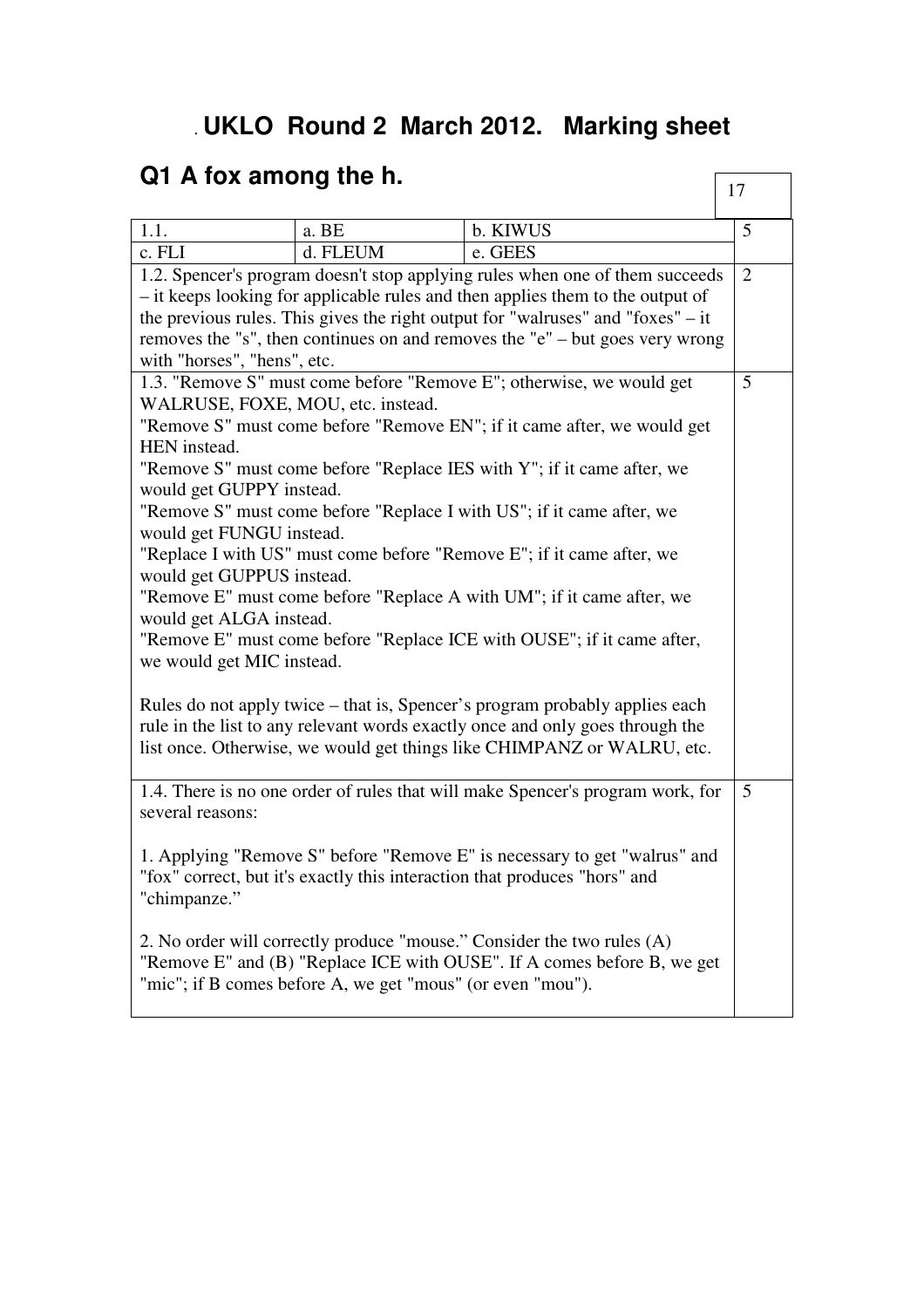## **Q2. Who is good?**

- Accept either 'the' or 'a' in a-d.
- Accept any order in e-h.

| a            | The man walks home.                                                 |   |
|--------------|---------------------------------------------------------------------|---|
| b            | Does the woman hit my father? Or: Does my father hit the woman?     |   |
| $\mathbf{c}$ | Who is not a liar?                                                  |   |
| d            | Does the teacher see the woman? Or: Does the woman see the teacher? | 2 |
| e            | [hu:?unikat su tfipomkat]                                           |   |
|              | [suna:li to:wq hu: ?unikat]                                         |   |
| g            | [?ivi nawitmal qaj nona: ji to: wq]                                 |   |
| h            | [haxgu polo:v] Or: [hax gu polo:v]                                  |   |

| Q3. The little engine that could  read |               |                         |                |
|----------------------------------------|---------------|-------------------------|----------------|
|                                        | $\mathcal{C}$ |                         |                |
| 2                                      |               | Every teacher can read. | $\overline{2}$ |
| 3                                      | G.            | Upward                  |                |
|                                        | H.            | Upward                  | $\overline{2}$ |
|                                        |               | Downward                | ി              |
|                                        |               | Downward                |                |
|                                        | Κ.            | Upward                  | ി              |
|                                        |               | Downward                |                |

26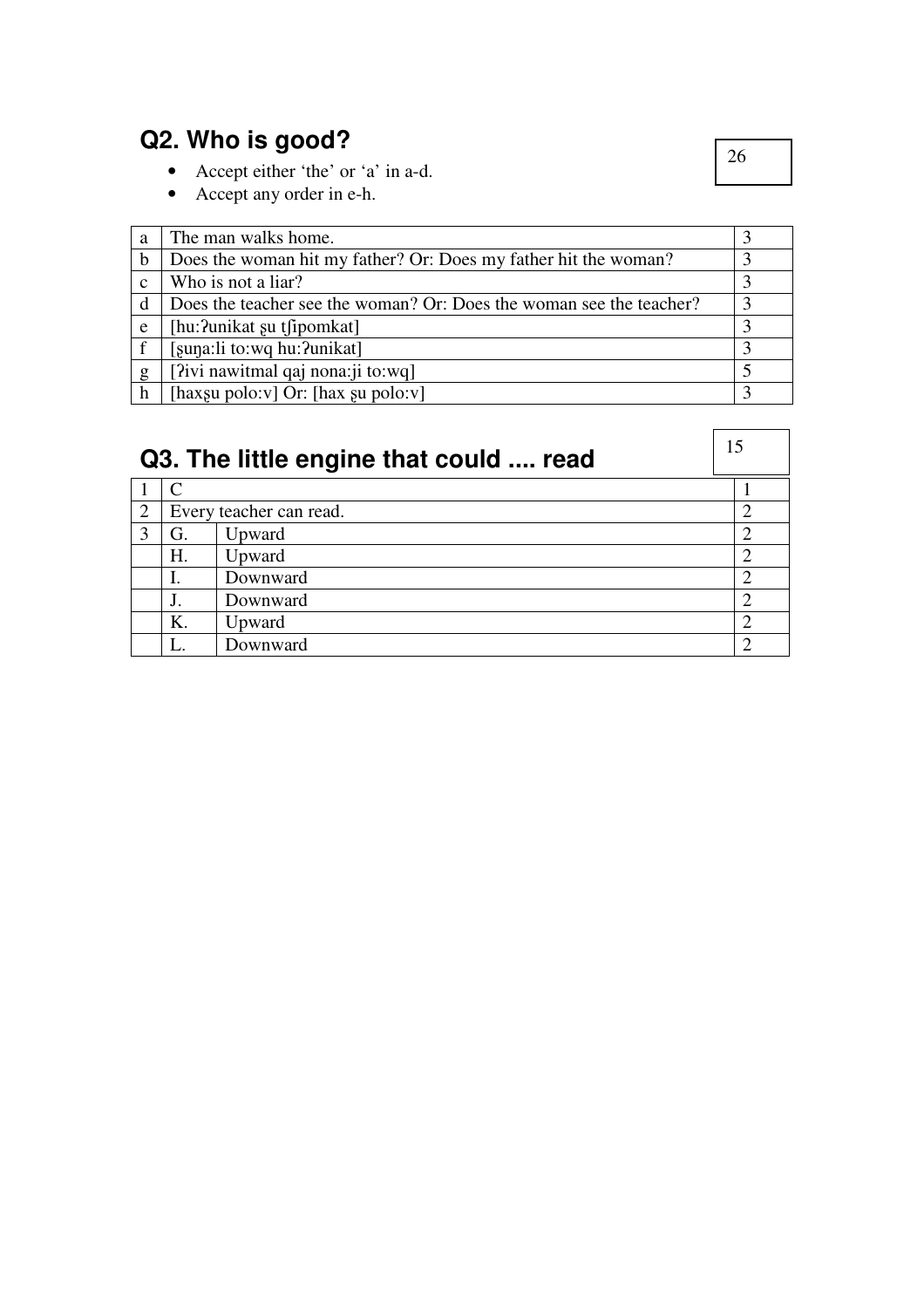| Q4.100 surnames |              |      |             |      |              | 34 |  |
|-----------------|--------------|------|-------------|------|--------------|----|--|
| 4.1             |              |      |             |      |              |    |  |
| 13a.            | Kĭi          |      | 15f.   Kiue | 19e. | <b>Tsam</b>  | 3  |  |
| 13g.            | Maŭ          | 15g. | Ma          | 20b. | Fang         | 3  |  |
| $14c.$ Sriu     |              |      | $16g.$ Yan  | 20c. | Giŭ          | 3  |  |
|                 | 14e.   Xiang | 17a. | Mue         | 22c. | <b>Tso</b>   | 3  |  |
|                 | 15b. Ngiuan  | 18b. | Xĭa         | 23d. | Hŭa          | 3  |  |
| 15d.            | Min          | 18g. | Ling        | 24c. | $\mathbf{I}$ | 3  |  |

| 4.2 |                                                                                                                                                                                                                                                                                                                                                                                                                                                                                                                                                                                                                                                                                                               | 6 |  |  |
|-----|---------------------------------------------------------------------------------------------------------------------------------------------------------------------------------------------------------------------------------------------------------------------------------------------------------------------------------------------------------------------------------------------------------------------------------------------------------------------------------------------------------------------------------------------------------------------------------------------------------------------------------------------------------------------------------------------------------------|---|--|--|
|     |                                                                                                                                                                                                                                                                                                                                                                                                                                                                                                                                                                                                                                                                                                               |   |  |  |
|     |                                                                                                                                                                                                                                                                                                                                                                                                                                                                                                                                                                                                                                                                                                               |   |  |  |
| 4.3 | To begin, we can notice that, given the complexity of the glyphs and the<br>10<br>frequent recurrence of sub-glyph shapes within them, that the glyphs likely<br>consist of multiple sub-parts.                                                                                                                                                                                                                                                                                                                                                                                                                                                                                                               |   |  |  |
|     | We can then notice that the diversity of shapes at the top of the glyphs is much<br>greater than the shapes at the bottom: there are a few dozen possible "tops"<br>and only a handle of possible "bottoms". This, when compared to the names in<br>the table, shows that the top shapes of glyphs represent the possible<br>beginnings of names, of which there are many, and the bottoms represent the<br>ends, of which there are few. This imbalance helps to confirm our earlier<br>insight: that sub-glyphs represent sub-parts of names in some systematic<br>manner. It also gives us a hypothesis about the overall writing direction of the<br>text: that it might be top-tobottom overall as well. |   |  |  |
|     | At this point, there are several ways to try to fix what part of the poem these<br>two pages represent. One way is by rhyme scheme: given that the poem is<br>made of 8-name rhyming couplets, there should be a pattern of repeating<br>"bottom" shapes every eight characters. Given the 8x7 shape of the pages, if<br>the text is written horizontally (in either direction), this pattern should occur in<br>vertical lines, and if the text is written vertically (in either direction), this<br>patterns should occur in diagonal lines.                                                                                                                                                                |   |  |  |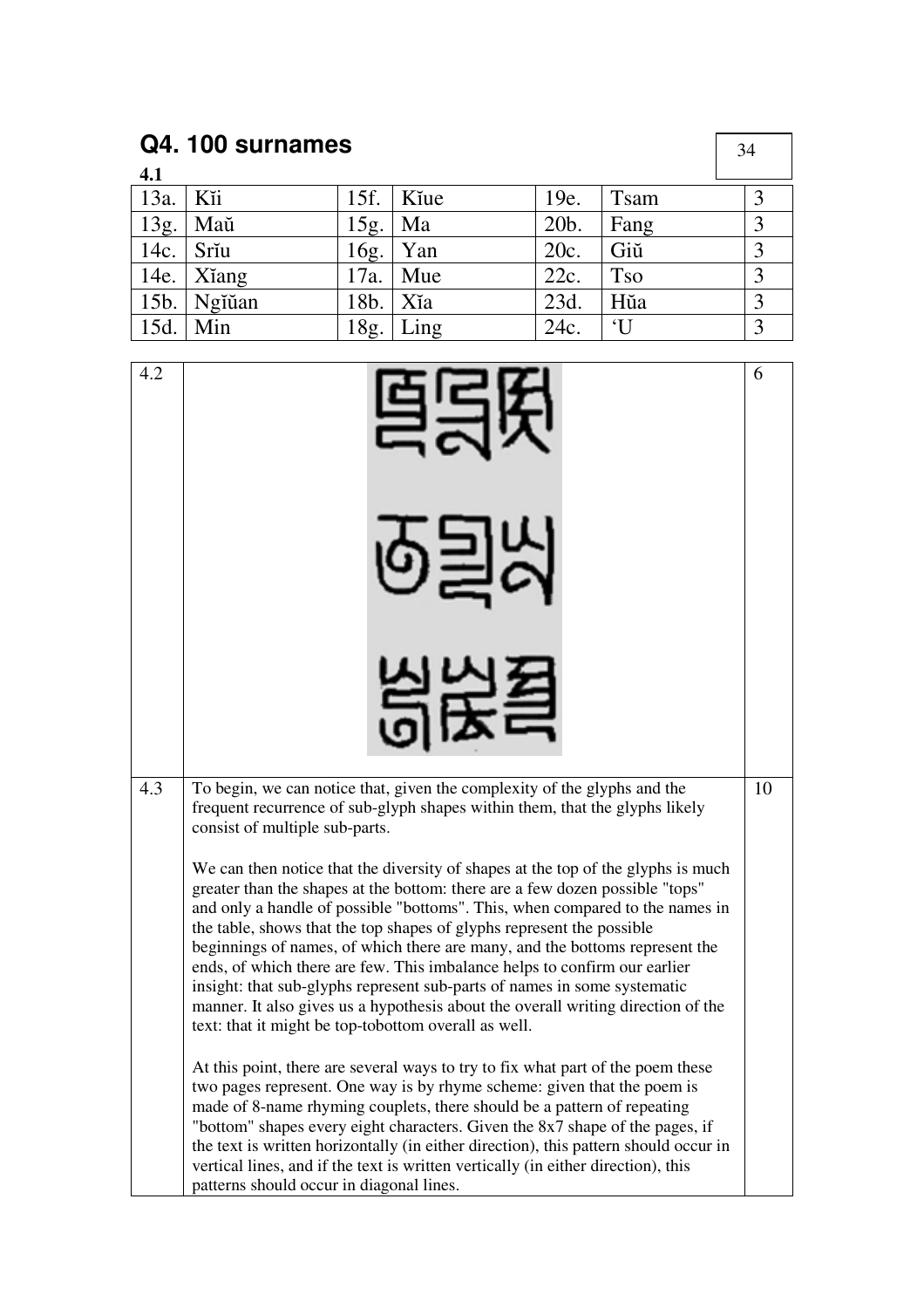It is easy to see that there are no such vertical-line patterns (especially not at the ends of lines where we would hope them to be). There is, however, an every-eight-characters diagonal rhyme pattern running through the text: from 3rd row/1st column ("3a") upward and rightward to (1c), wrapping around to 7e and then up to 1k, wrapping around again to 7m, then up to 4p.

Going by the bottom shape, the rhyme scheme of the segment pictured here looks to be something like AAAAABBBBAAAAA. There is only one place in the poem this could be: the BBBB glyphs have to represent Kŭaŭ, Laŭ, Faŭ, and Maŭ and the rest represent names ending in -ng. This result, however, is still compatible with two writing directions (upward then left-to-right, or downward then right-to-left). The former of these is unlikely given the downward writing direction within glyphs, but it is still at least possible. Looking at the "top" shapes decides it for us: we have an ABCDEFAGCHGIDJ pattern, and this only fits one way with the pattern of names beginning the text (the downward then right-to-left direction).

This is one way of determining the position and direction of the manuscript relative to the poem; other ways are equally valid and can receive equal points.

Now that we know which glyphs represent which, we can begin to determine what exactly the sub-glyph shapes represent. If you've come this far, this process will be mostly straightforward. There are four "classes" of glyphs, which I'll call A, B, C, and D:

A. initial sounds (representing word-initial b, p, dz, kh, y, tr, tsh, etc.)

B. "on-glides" ( $\tilde{u}$ ,  $\tilde{u}$ , etc.), written after initials

C. vowels (i, u, e, etc.), written after on-glides (if any)

D. "tails"/"codas" (m, ng, ĭ, etc.), written last.

Depending on where in a word a sound occurs, a sound like [ng] or [ŭ] might have to be in a different class and thus have a different shape.

One complication to watch out for is that there is no shape for [a]. If there is no other class C (vowel) glyph in the word, that word's vowel is [a]. You can tell the difference between (say) Hŭa and Haŭ, even though [a] is not written, by the shape [ŭ] gets: the class B or class D shape.

The other complication to note is that when class B [ŭ] and [ĭ] co-occur, they are written in 'Phags-pa in an order opposite from what we would expect.